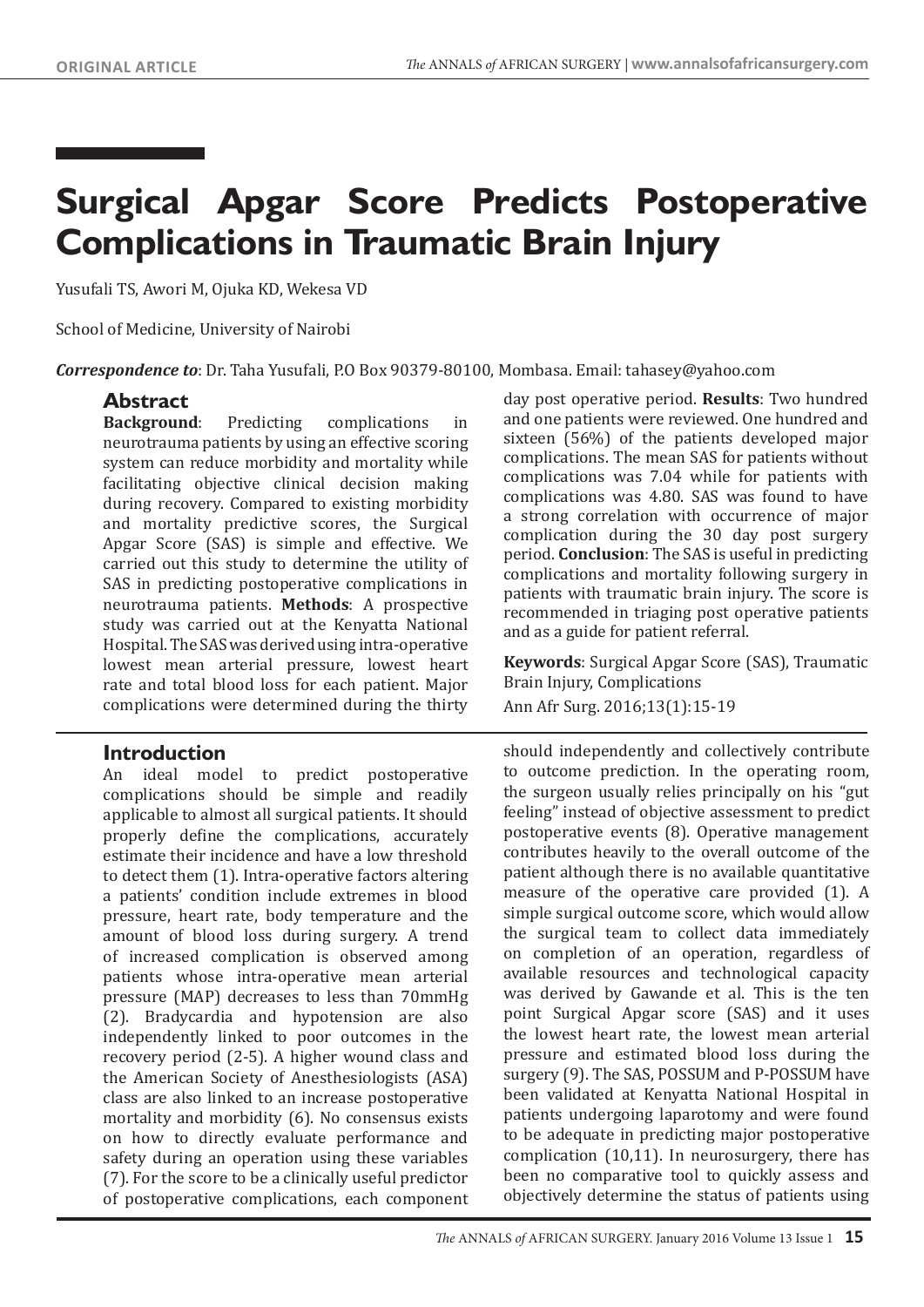intra-operative physiological parameters. Previous efforts have been made to validate the POSSUM and P-POSSUM scores in neurosurgical patients using peri-operative parameters but due to their complexity, they have not gained widespread acceptance (12). Local studies have mainly linked the admission clinical parameters with the outcomes of head injury but none of the intra-operative parameters has so far been evaluated for predicting mortality and morbidity in neurosurgical patients (13). We conducted a study to evaluate the utility of the SAS in predicting post operative complications among patients who had undergone surgery for traumatic head injury.

# **Methods**

This prospective study was carried out from December 2014 to March 2015 at the Kenyatta National Hospital (KNH). The target population was patients above 13 years of age undergoing surgery for traumatic brain injury. We excluded patients who underwent other major surgical procedures on other body regions. Patients were followed up for 30 days. The primary researcher and a trained assistant recorded the required variables in a data collecting sheet. Anesthetic notes were used to collect the intraoperative blood pressure and heart rate which were monitored every fifteen minutes from induction to reversal of general anesthesia. The mean arterial pressure (MAP) was calculated by using a formula [(2 x diastolic pressure) + systolic pressure]/3.

Blood loss was calculated using a mathematical formula (16): Blood loss =  $\{EBV \text{ (assumed 70 cm}^3/\}$ kg) x (Pre-op Hb - Post-op Hb) / (Pre-op hematocrit + Post-op hematocrit)/2} + (500 x Units Transfused) Post operative follow up notes for thirty days after surgery were used to determine occurrence of any major postoperative complications. Major complications definitions were according to American College of Surgeons' National Surgical Quality Improvement Program (6). Patients were subsequently grouped into three categories based on their SAS for purposes of risk stratification; high risk (0-4), medium risk (5-7) and low risk (8-10).

Data collected was coded and analyzed using SPSS 17 software. The Student T test and ANOVA were used to compare means, while the Chi square and where applicable the Fischer's exact test were used to compare proportions. A p value of  $\leq 0.05$  was considered significant. Ethical approval was sought from the KNH Ethics and Research Committee. Patients or the next of the kin received a briefing on the study title, its objectives and its rationale. Thereafter an informed consent was obtained from the patient or the next of kin in instances where the patient was found to have altered consciousness or

found incompetent to give consent. For patients aged less than18 years informed consent was obtained from their parents or guardians after obtaining an assent from the minor.

# **Results**

Two hundred and seven patients were recruited of which six were lost on follow up. Their ages range from 13 to 85 years with a mean of 32.7 years (Figure 1). There were 198 (95.7%) male patients and 9 (4.3%) female patients resulting in a male: female ratio of 22:1. The most common diagnoses were extradural hematoma (EDH) 82 (39.6%) and skull fractures 81 (39.1%) while only 1 (0.5%) patient had intra-ventricular hemorrhage (Figure 2). The mean SAS score was 5.72(±0.26) Most patients 40 (19.32%) had a SAS score of 6. Only 1 (0.48%) patient had a SAS score of 0 (Figure 3).

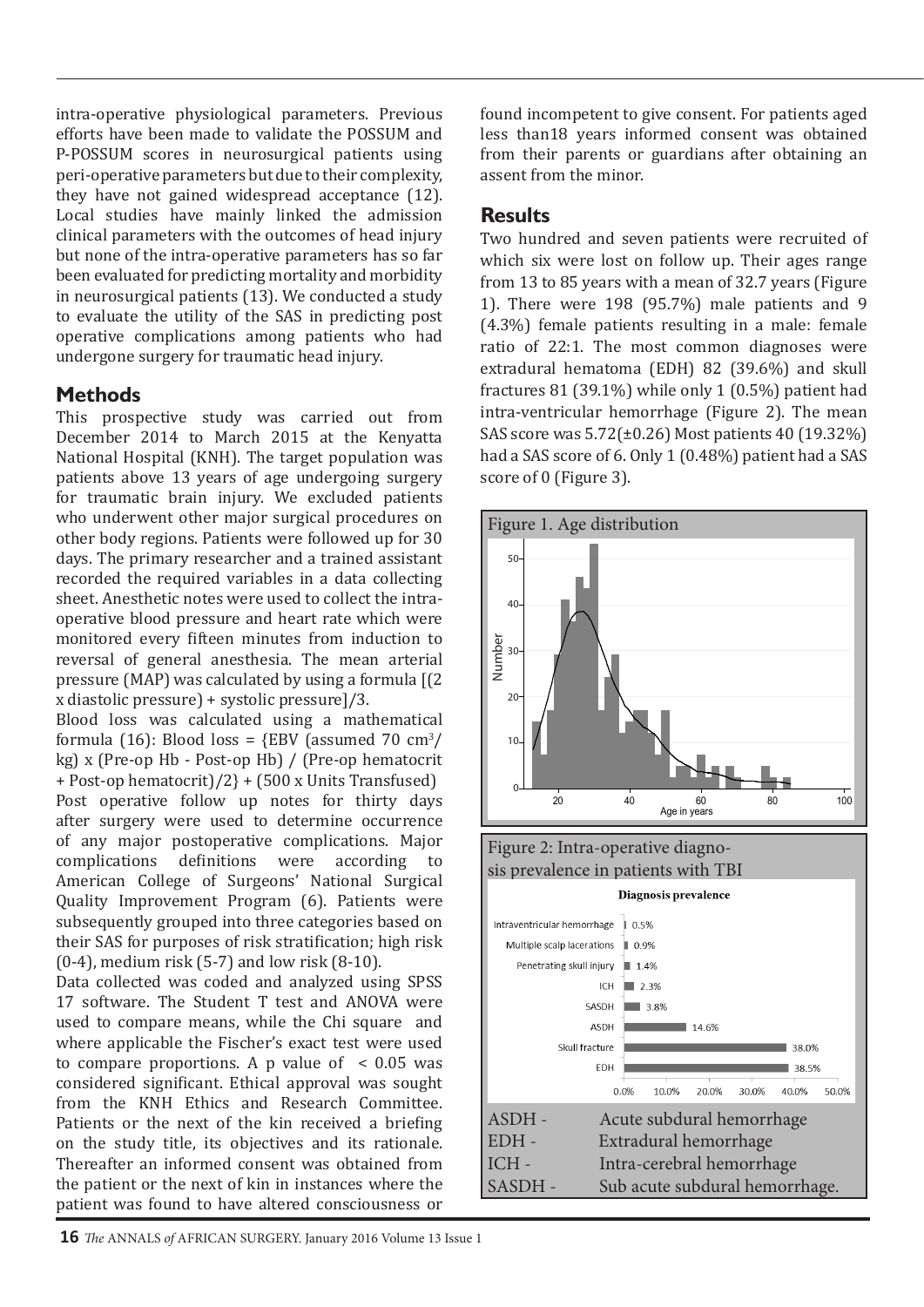

#### **Major Postoperative Complications**

Majority 116 (56%) of the patients developed one or more major complications during the thirty day postoperative period while 85 (41.1%) did not. The mean SAS score for patients without complications was 7.04 (±0.29) while that for patients with complications was  $4.80$  ( $\pm 0.30$ ) (p < 0.001).

After stratification, 115 (55.6%) of patients were categorized as medium risk while 53 (25.6%) and 39 (18.8%) were high and low-risk respectively. Majority (64.6%) of patients who had 0 or 1-3 complications were in the medium risk category while most (78%) of those with more than 4 complications were in the high risk category (p<0.001). The lower risk category was also associated with lower complications compared to the medium risk category while the medium risk category had lower complications compared to the high risk category (p<0.001).

Majority 19(82.6%) of the patients who died had high risk SAS category while majority 108(60.3%) of the patients who did not die had medium risk SAS strata (p<0.001) (Figure 4). The most prevalent complications were ICU care (15.0%), neurological deficit (13.5%), and ventilator use for 48 hours (12.9%) (Table 1)



| Table 1: Prevalence of major complications<br>postoperative period |              |                      | in |
|--------------------------------------------------------------------|--------------|----------------------|----|
| <b>Complications</b>                                               | Frequency    | Percent<br>$(N=334)$ |    |
| Intensive unit care                                                | 50           | 15.0%                |    |
| Neurological<br>deficit                                            | 45           | 13.5%                |    |
| Ventilator use for<br>48 hours                                     | 43           | 12.9%                |    |
| Coma for 24 hours<br>after surgery                                 | 32           | $9.6\%$              |    |
| Hemorrhage<br>requiring<br>transfusion                             | 30           | $9.0\%$              |    |
| Surgical site<br>infection                                         | 24           | 7.2%                 |    |
| Death                                                              | 20           | $6.0\%$              |    |
| Pneumonia                                                          | 18           | 5.4%                 |    |
| Convulsions<br>(seizures)                                          | 16           | 4.8%                 |    |
| Sepsis or Septic<br>shock                                          | 15           | 4.5%                 |    |
| <b>Acute Kidney</b><br>Injury                                      | 11           | 3.3%                 |    |
| Unplanned<br>Intubation                                            | 9            | 2.7%                 |    |
| Unplanned return<br>to the operating<br>room                       | 8            | 2.4%                 |    |
| Prolonged<br>confusion                                             | 6            | 1.8%                 |    |
| Others                                                             | 6            | 1.8%                 |    |
| Cardiac arrest<br>requiring<br>cardiopulmonary<br>resuscitation    | 1            | 0.3%                 |    |
| Pulmonary<br>embolism/<br>Deep Venous<br>Thrombosis                | $\mathbf{0}$ | $0.0\%$              |    |
| Myocardial<br>infarction                                           | $\mathbf{0}$ | $0.0\%$              |    |

#### **Discussion**

The purpose of this study was to determine the utility of the SAS in predicting major postoperative complications in patients undergoing surgery for traumatic brain injury. Craniotomy for traumatic brain injury is one of the common surgeries at KNH and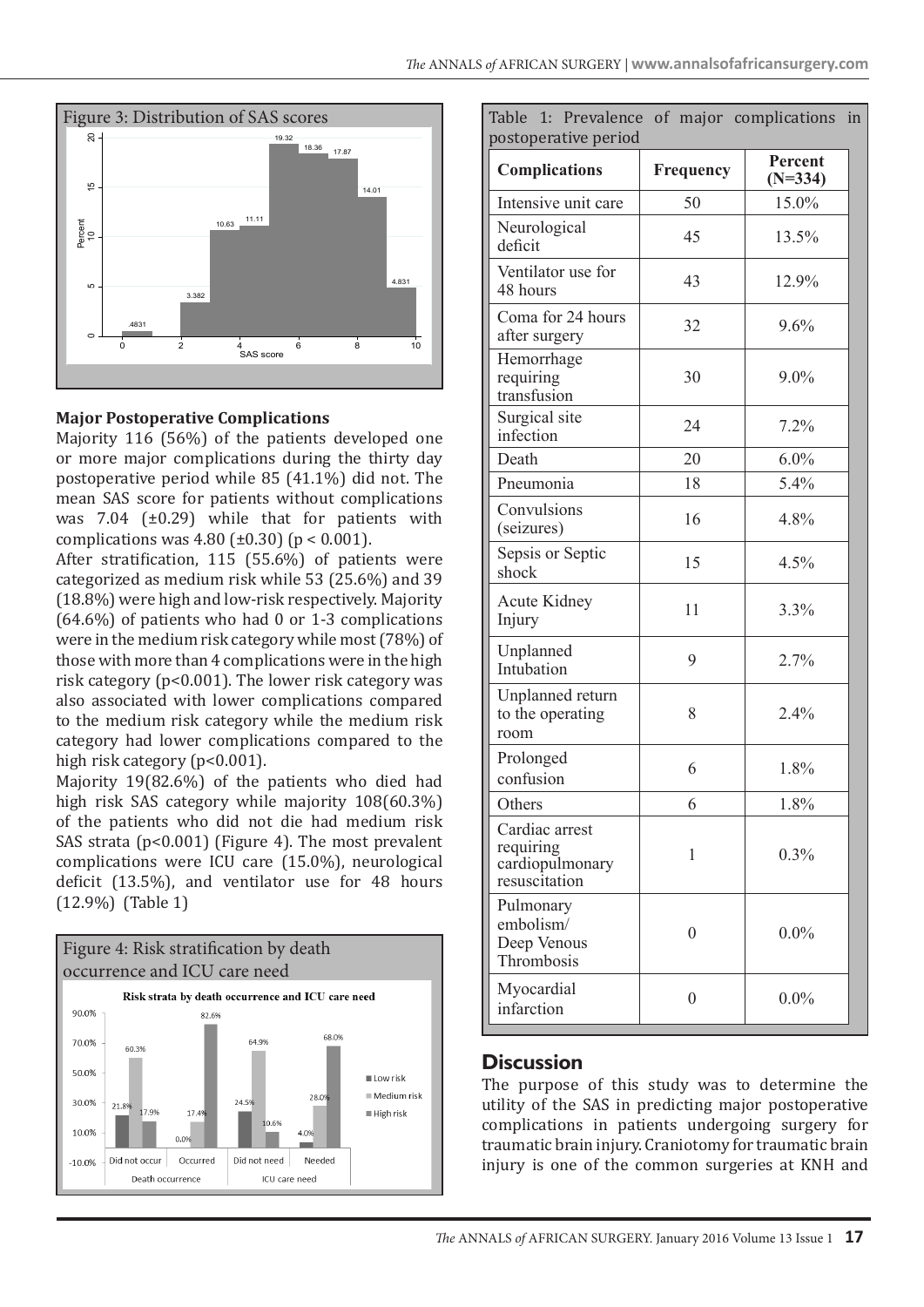previous studies have demonstrated the significant morbidity and mortality associated with this surgery (15,17). The median age in our study was 30 years (mean 32.7 years) while males accounted for 95.7% of patients. This is comparable to the study by Kithikii et al (19). The two major studies done in the western countries had a median age of 51 years. These were however retrospective and not restricted to traumatic conditions (15,17). Our finding of EDH being the most common indication for craniotomy is similar to findings by other authors (19).

Post operative complications are common after craniotomies for trauma. The rate of postoperative complications seen in our study is similar to that observed by Reynolds et al (15).

The observed 30-day mortality in our study of 17.2% is slightly higher than that observed by Kithikii et al (19). In contrast however, other authors have reported mortality figures as low as 2.6% (15,17). Surgical mortality is frequently used as a surrogate marker for performance to enable comparisons between individual surgeons and units. This can sometimes be misleading due to differences in case mix as can be seen in differences between patients in our study and that from Reynolds and Johns study in which both trauma and non trauma neurosurgery patients were evaluated.

Majority of patients who developed few or no major complications fell into medium risk category of SAS while high risk patients developed more complications. Mortality and postoperative need of ICU care was also associated with high risk SAS category. This demonstrates the ability of the SAS in identifying patients at a higher than average risk of major post-operative complications or death. Reynolds and John also showed a similar relationship where poor scores correlate with higher morbidity and mortality (15,17).

In a developing country like Kenya, a simple tool like the SAS would be useful in routine post-operative risk stratification thereby facilitating easier identification of high-risk patients. This would allow for prudent allocation of our limited resources for post-operative monitoring and follow up. Studies indicating a link between intra-operative anesthetic and surgical performance and SAS suggest possibility of its use in surgical audit (9,14). Serial monitoring of SAS within a unit may be used as a tool for improving performance. However, more studies in other surgical specialties on this aspect are required.

## **Conclusion**

Surgery for neurotrauma is still associated with significant morbidity and mortality and the SAS is a useful tool to predict their occurrence. The score can guide hospitals with limited facilities (lack of intensive care unit) to facilitate early referrals of patients at risk of adverse outcomes. Further research is recommended in evaluating the use of this score in other surgical specialties.

#### **References**

- 1. Vincent C. Systems Approaches to Surgical Quality and Safety: From Concept to Measurement. Ann Surg. 2004; 239(4):475-82.
- 2. Charlson ME, MacKenzie CR, Gold JP, et al. Intraoperative Blood Pressure. What Patterns Identify Patients at Risk for Postoperative Complications? Ann Surg 1990; 212(5):567–80.
- 3. Reich DL, Bodian CA, Krol M, et al. Intraoperative Hemodynamic Predictors of Mortality, Stroke, and Myocardial Infarction after Coronary Artery Bypass Surgery. Anesth Analg. 1999; 89(4):814– 22.
- 4. Jeremitsky E, Omert L, Dunham CM, et al. Harbingers of Poor Outcome the day after Severe Brain Injury: Hypothermia, Hypoxia and Hypoperfusion. J Trauma 2003; 54(2):312-9.
- 5. Gatch WD, Little WD. Amount of Blood Lost During some of the More Common Operations. JAMA 1924; 83:1075-6.
- 6. Margenthaler JA, Longo WE, et al. Risk Factors for Adverse Outcomes Following Surgery for Small Bowel Obstruction. Ann Surg. 2006;243(4): 456- 64.
- 7. Greenberg CC, Roth EM, Sheridan TB, et al. Making the Operating Room of the Future Safer. Am Surg 2006; 72(11):1102–8.
- 8. Hartley MN, Sager PM. The Surgeon's "Gut Feeling" as a Predictor of Postoperative Outcome. Ann R Coll Surg Engl. 1994; 76(6 suppl):277-8.
- 9. Gawande AA, Kwaan MR, Regenbogen SE, et al. An Apgar Score for Surgery. J Am Coll Surg 2007; 204(2):201–8.
- 10. Dullo M. Surgical Apgar Score: Applicability in Patients Undergoing Laparatomy at Kenyatta National Hospital, Masters Dissertation; 2011. University of Nairobi. Available at http:// erepository.uonbi.ac.ke
- 11. Kimani MM, Kiiru JN, Matu MM, et al. Evaluation of POSSUM and P-POSSUM as Predictors of Mortality and Morbidity in Patients Undergoing Laparotomy at a Referral Hospital In Nairobi, Kenya. Ann Afr Surg 2010;5: 10-14
- 12. Ramesh VJ, Rao GS, Guha A, et al. Evaluation of POSSUM and P-POSSUM Scoring Systems for Predicting the Mortality in Elective Neurosurgical Patients. Br J Neurosurg. 2008; 22:275–8.